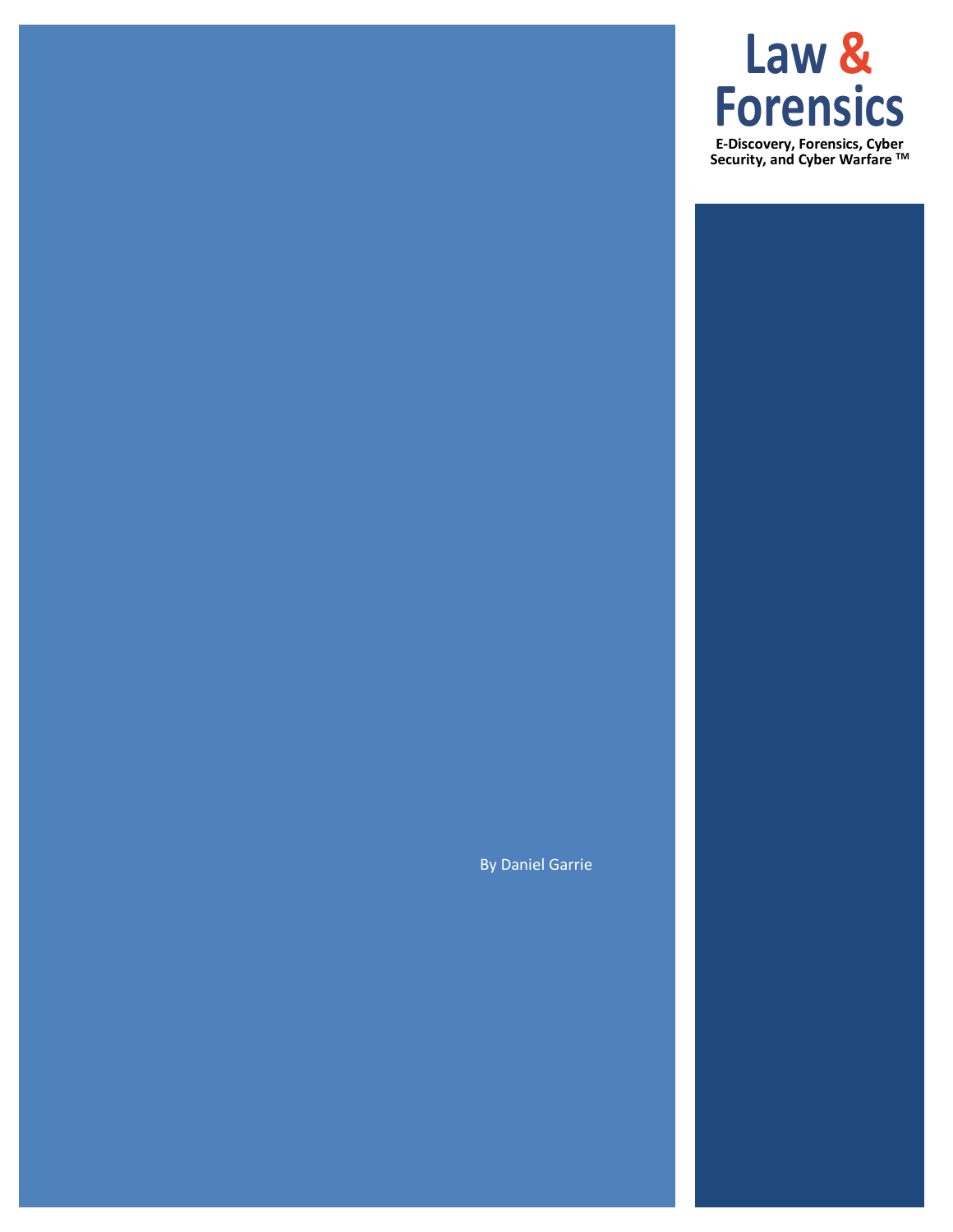# **INTRODUCTION: WHERE THE EDISCOVERY COSTS ORIGINATE**

Litigators have an interest in making sure that, despite all the obstacles presented by the American system of justice, the value provided their clients by litigating a dispute exceeds the costs. One daunting obstacle of recent vintage is e-discovery. Federal and state codes now require the preservation and production of electronic data in all its various forms. The costs of identifying, collecting, preserving, and reviewing such information is often immense. If one is not careful, the costs of electronic discovery alone may well ensure that any victory obtained in the courtroom will be entirely pyrrhic to your client. Yet, failure to reasonably abide by one's e-discovery obligations may lead to more costs later, in the form of motion practice, additional required discovery, and even possible sanctions.

Several organizations, such as the ACTL and The Sedona Conference are working on developing codes and standards that will bring some order and direction to the e-discovery process. Likewise, the Judicial Conference Committee on Rules of Practice and Procedure are considering changes to the rules of e-discovery that may lighten the litigator's burden. These proposed fixes, however welcome, address symptoms, not the underlying problem.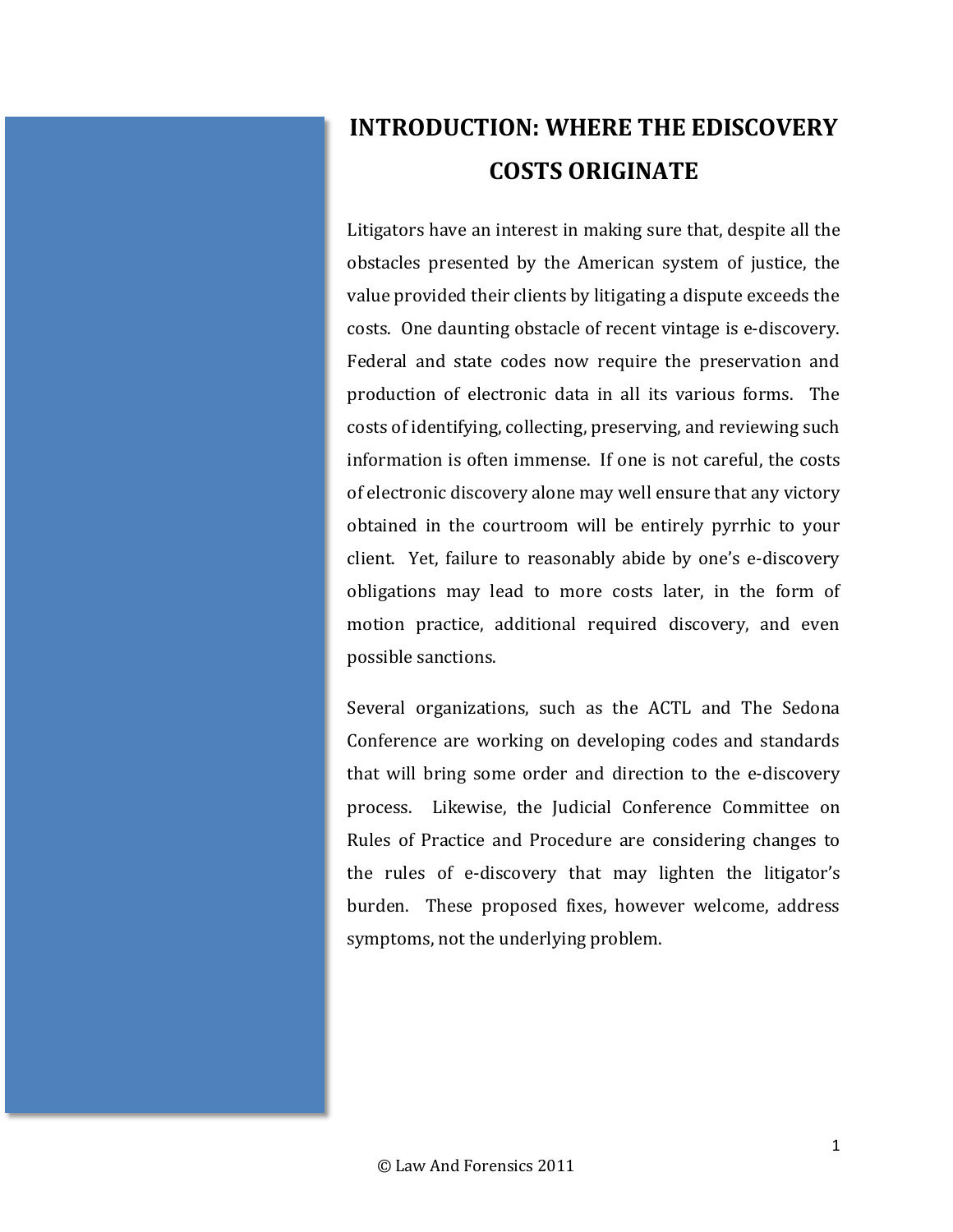## **INFORMATION MANAGEMENT AND DOCUMENT RETENTION STRATEGY**

Wherever there is information that may be relevant to a dispute, the principles of an adversary system of justice require that information be captured, reviewed and produced to the other side. This is not new. What is new is the rate of technological change in this information age, and the simple fact that companies are generating more information than ever before. Viewed in this way, it seems that the problem of electronic discovery might actually be a symptom of a larger problem of digital information management. Accordingly, the most effective solution is one that addresses the information overload at its source, through a company's adoption of responsible and effective enterprise information management principles.

Companies adopting technologies that allow them to effectively manage their information so that less is retained, and that which is retained can be seamlessly collected, preserved, and reviewed, are companies that will obtain both a competitive and litigation advantage that could save the company millions in legal and technological costs. Here, the old saying "less is more" holds true, because companies that keep less information have less information to identify, collect, preserve, review, and analyze.

Of course, selecting the right solution and synchronizing the solution with a company's policies is critical. It requires crossing the gap between the technical jungle and the legal morass to deliver a real solution. Today, organizations